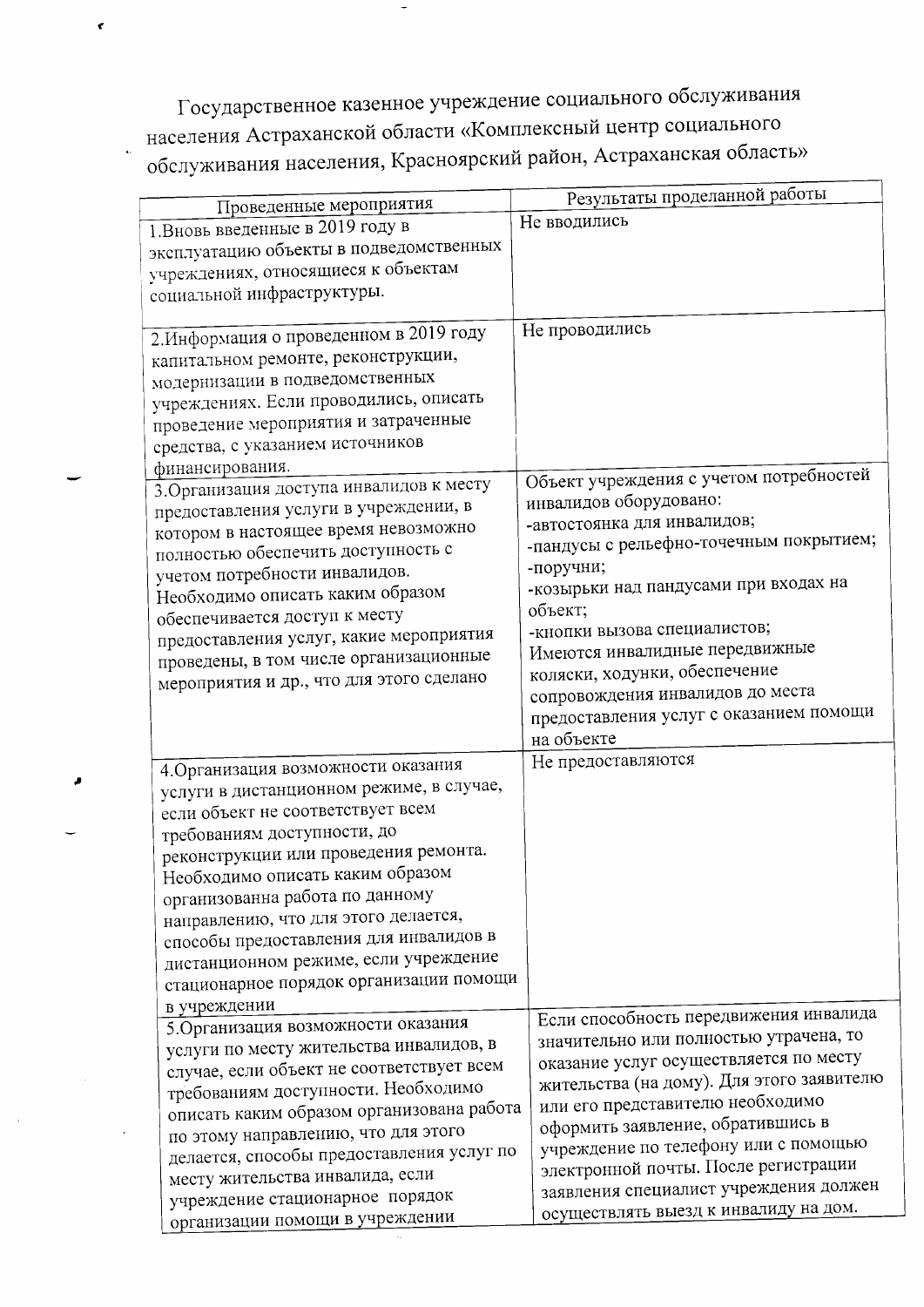|                                            | На объекте учреждения обеспечена<br>информационная доступность. Имеется |
|--------------------------------------------|-------------------------------------------------------------------------|
|                                            | свой сайт www.kcsonkr.ru, на котором                                    |
|                                            | размещена информация о порядке                                          |
|                                            | предоставления услуг учреждения.                                        |
| б.Обеспечение условий индивидуальной       | По данному направлении в 2019 году                                      |
| мобильности инвалидов и возможность для    | работы не проводились, т.к. ранее для                                   |
| самостоятельного их передвижения по        |                                                                         |
| зданию (выделенные стоянки                 | обеспечения доступности инвалидов на                                    |
| автотранспортных средств для инвалидов,    | объекте учреждения оборудован                                           |
| сменные кресла-коляски, адаптированные     | инвалидный пандус, перила и поручни,                                    |
| лифты, поручни, пандусы, подъемные         | имеется кнопка вызова специалиста для                                   |
| платформы (аппарели), доступные входные    | оказания помощи инвалидам, стоянка                                      |
| группы, доступные санитарно-               | автотранспортных средств, доступное                                     |
| гигиенические помещения. Необходимо        | санитарно-гигиеническое помещение,                                      |
| описать все мероприятия по адаптации       | имеются сменные кресла-коляски, ходунки.                                |
| объектов и прилегающих                     |                                                                         |
| территорий(подробно-все приобретенное      |                                                                         |
| оборудование, ремонтные работы и другое),  |                                                                         |
| проведенные учреждением по данному         |                                                                         |
| направлению в 2019 году с указанием        |                                                                         |
| затраченных средств и источников           |                                                                         |
| финансирования.                            |                                                                         |
| 7. Обеспечение сопровождения инвалидов,    |                                                                         |
| имеющих стойкие расстройства функции       | Приказом от 29.12.2018 № 1117                                           |
| зрения и самостоятельного передвижения, а  | руководителя учреждения утвержден                                       |
| также оказание им помощи. Необходимо       | Порядок организации услуг для инвалидов                                 |
| описать каким образом организована работа  | в учреждении, приказом от 29.12.2018 №                                  |
| по этому направлению, что для этого        | 1125 руководителя учреждения утвержден                                  |
| делается (порядок организации услуг для    | Перечень функциональных (должностных)                                   |
| инвалидов в учреждении, приказы о          | обязанностей сотрудников учреждения                                     |
| назначении ответственных за                | назначены ответственные лица за                                         |
| сопровождение и другое)                    | обеспечение сопровождения инвалидов, а                                  |
|                                            | также оказания им помощи.                                               |
| 8. Обеспечение дублирования необходимой    | Отсутствует.                                                            |
| для инвалидов звуковой и зрительной        |                                                                         |
| информации, а также надписей, знаков и     | Заключен договор на приобретение                                        |
| иной текстовой и графической информации    | визуально-акустического табло.                                          |
| знаками, выполненными рельефно-            |                                                                         |
| точечным шрифтом Брайля и на               |                                                                         |
| контрастном фоне. Какое оборудование       |                                                                         |
| есть в наличии, в случае, если принимаются |                                                                         |
| меры по альтернативному предоставлению     |                                                                         |
| информации (стенды, таблицы, лупа для      |                                                                         |
| просмотра и другое) необходимо описать,    |                                                                         |
| что сделано и как                          |                                                                         |
| 9.В случае, если учреждение оказывает      |                                                                         |
| реабилитационные услуги инвалидам, то      | Не оказывает реабилитационные услуги.                                   |
| необходимо указать количество инвалидов,   | Общее количество инвалидов,                                             |
| получивших мероприятия по социальной       | обратившихся за получением услуг-174<br>человека                        |
| реабилитации или абилитации за 2019 год, а |                                                                         |
|                                            |                                                                         |
| также общее количество инвалидов,          | Количество инвалидов, получивших<br>социальные услуги-174 человека      |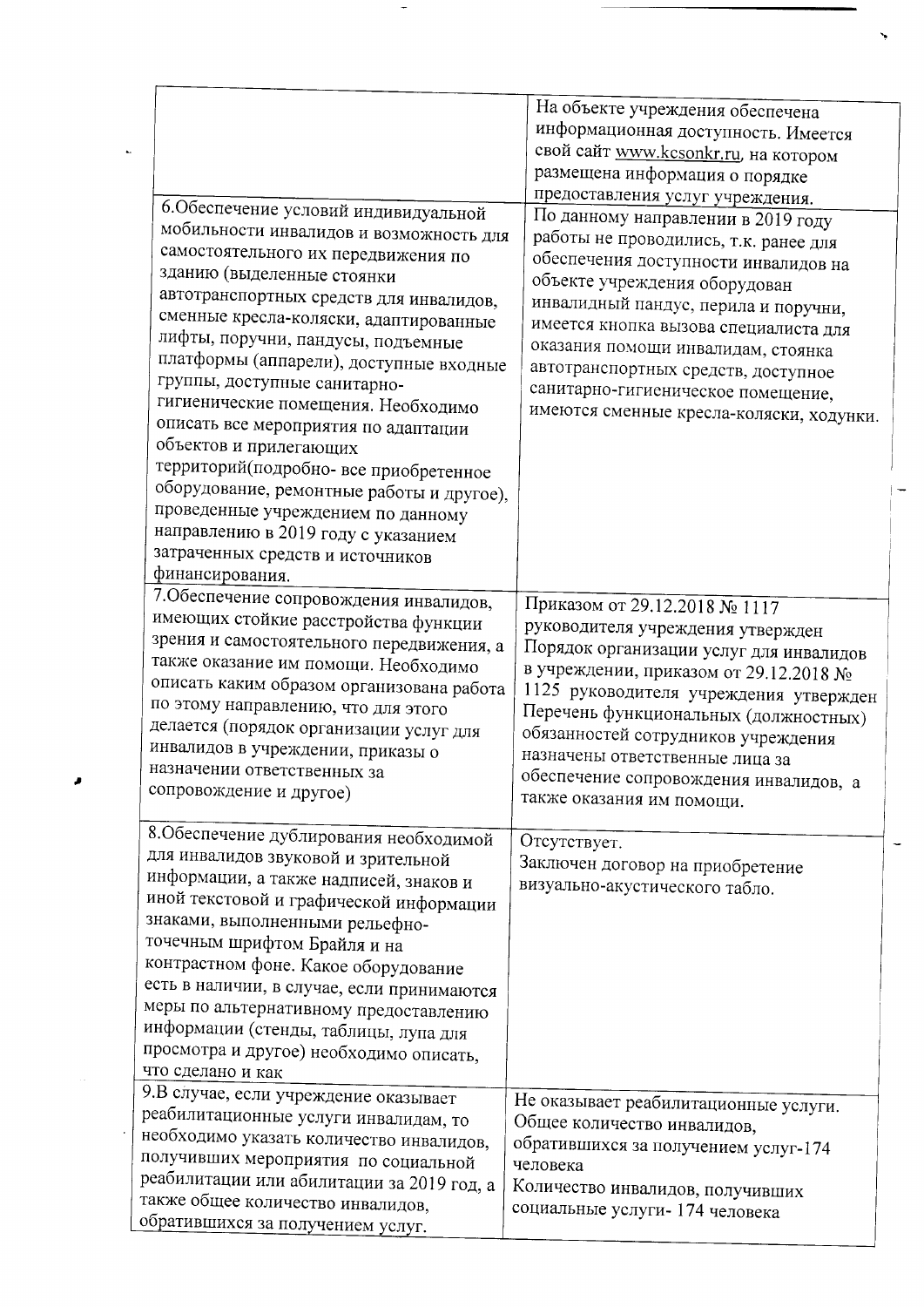| Количество инвалидов, получивших          |                                                                  |  |
|-------------------------------------------|------------------------------------------------------------------|--|
| мероприятия по социальной реабилитации    |                                                                  |  |
| или абилитации за 2019 год-               |                                                                  |  |
| Общее количество инвалидов,               |                                                                  |  |
| обратившихся за получением услуг-         |                                                                  |  |
| 10. Как организовано инструктирование или |                                                                  |  |
| обучение по работе с инвалидами по        | Приказом руководителя учреждения (от                             |  |
| вопросам, связанным с обеспечением        | 12.11.2019 № 688) назначено ответственное                        |  |
|                                           | лицо- заведующий отделением культурно-                           |  |
| доступности для них объектов и услуг,     | досуговой деятельности-Зотова О.В.                               |  |
| оказания помощи инвалидам в соответствии  | за проведения обучения (инструктажа)                             |  |
| с законодательством Российской            | персонала по работе с инвалидами по                              |  |
| Федерации. Необходимо описать каким       | вопросам, связанными с обеспечением                              |  |
| образом организована работа по этому      | доступности для них объектов и услуг,                            |  |
| направлению, что для этого сделано, а     | оказания помощи инвалидам в соответствии                         |  |
| также указать номера локальных актов об   | с законодательством Российской                                   |  |
| исполнение данного поручения, ведется ли  | Федерации.                                                       |  |
| журнал инструктажа, с какой               | Обучения (инструктажи)<br>с сотрудниками                         |  |
| периодичностью, какие темы                | учреждения, работающими с инвалидами,                            |  |
| рассматриваются, кто ответственный, а     | включая<br>специалистов,<br>оказывающих                          |  |
| также количество человек, прошедших       | услуги,<br>a<br>также<br>$\rm{co}$<br>вспомогательным            |  |
| инструктирование или обучение для работы  | персоналом<br>и рабочими проводятся два                          |  |
| с инвалидами по вопросам, связанных с     | раза в<br>год по<br>программе                                    |  |
| обеспечением доступности для указанной    | «Обучения<br>(инструктажа) сотрудников по вопросам,              |  |
| категории граждан. Кроме того, указать    | связанными с организацией и обеспечением                         |  |
| общую численность сотрудников,            |                                                                  |  |
| предоставляющих услуги населению          | доступности для инвалидов к услугам и<br>объектам», утвержденной |  |
|                                           | приказом<br><b>OT</b><br>29.12.2018 № 1123.                      |  |
|                                           |                                                                  |  |
|                                           | Ведется журнал по данному направлению.                           |  |
|                                           | Перечень основных тем для обучения                               |  |
|                                           | (инструктажа): общие правила этикета,                            |  |
|                                           | сопровождение инвалидов на приеме в                              |  |
|                                           | учреждении, сопровождение инвалидов при                          |  |
|                                           | оказании им социальных услуг,                                    |  |
|                                           | сопровождение инвалидов при                                      |  |
|                                           | предоставлении им социально-бытовых                              |  |
|                                           | услуг, правила этикета для лиц с разными                         |  |
|                                           | расстройствами функций организма.                                |  |
|                                           | В 2019 году 143 сотрудника и 10 студентов-                       |  |
|                                           | практикантов прошли обучение                                     |  |
|                                           | (инструктаж) по данному направлению.                             |  |
|                                           | Общая численность сотрудников,                                   |  |
|                                           | предоставляющих услуги населению-85                              |  |
|                                           | человек.                                                         |  |
| 11. Определены ли порядки предоставления  | В должностных инструкциях каждого                                |  |
| услуг инвалидам на объектах учреждения.   | специалиста прописано, что работник                              |  |
| Необходимо описать каким образом          | обязан при необходимости и согласии                              |  |
| организована работа по этому направлению, | гражданина осуществлять сопровождение                            |  |
| что для этого сделано, а также указать    | получателя услуг при передвижении по                             |  |
| номера локальных актов об исполнении      | территории учреждения, а также при                               |  |
| данного поручения, внесены ли в           | пользовании услугами, предоставляемыми                           |  |
| должностные инструкции сотрудников        | учреждением, оказывать иные виды                                 |  |
| сопровождение инвалидов и оказание им     | посторонней помощи. Все специалисты с                            |  |
| помощи.                                   | данными изменениями ознакомлены пол                              |  |
|                                           |                                                                  |  |